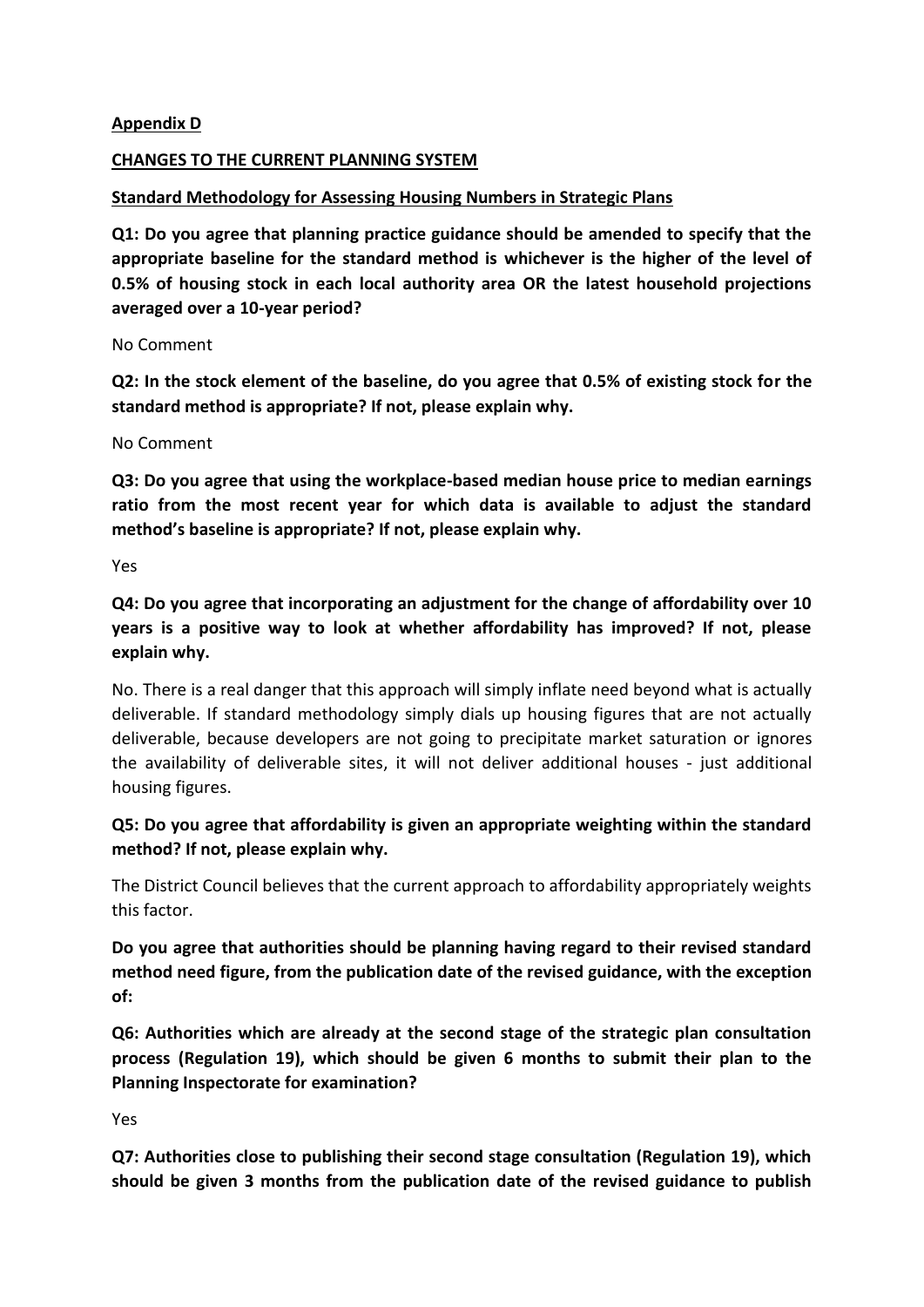**their Regulation 19 plan, and a further 6 months to submit their plan to the Planning Inspectorate?**

**If not, please explain why. Are there particular circumstances which need to be catered for?**

Yes

### **First Homes**

**Q8: The Government is proposing policy compliant planning applications will deliver a minimum of 25% of onsite affordable housing as First Homes, and a minimum of 25% of offsite contributions towards First Homes where appropriate. Which do you think is the most appropriate option for the remaining 75% of affordable housing secured through developer contributions? Please provide reasons and / or evidence for your views (if possible):**

**i) Prioritising the replacement of affordable home ownership tenures, and delivering rental tenures in the ratio set out in the local plan policy.**

**ii) Negotiation between a local authority and developer.**

```
iii) Other (please specify)
```
**With regards to current exemptions from delivery of affordable home ownership products:**

**Q9: Should the existing exemptions from the requirement for affordable home ownership products (e.g. for build to rent) also apply to apply to this First Homes requirement?**

**Q10: Are any existing exemptions not required? If not, please set out which exemptions and why.**

**Q11: Are any other exemptions needed? If so, please provide reasons and /or evidence for your views.**

**Q12: Do you agree with the proposed approach to transitional arrangements set out above?**

**Q13: Do you agree with the proposed approach to different levels of discount?**

**Q14: Do you agree with the approach of allowing a small proportion of market housing on First Homes exception sites, in order to ensure site viability?**

## **Q15: Do you agree with the removal of the site size threshold set out in the National Planning Policy Framework?**

Object– it has the potential to see large sites come forward in inappropriate locations at odds with the existing nature of development. A definite size threshold provides certainty to the local community, developers and the LPA about what is appropriate. Removing it will see endless arguments about what constitutes 'proportionate in size to the existing settlement' with regard to individual development.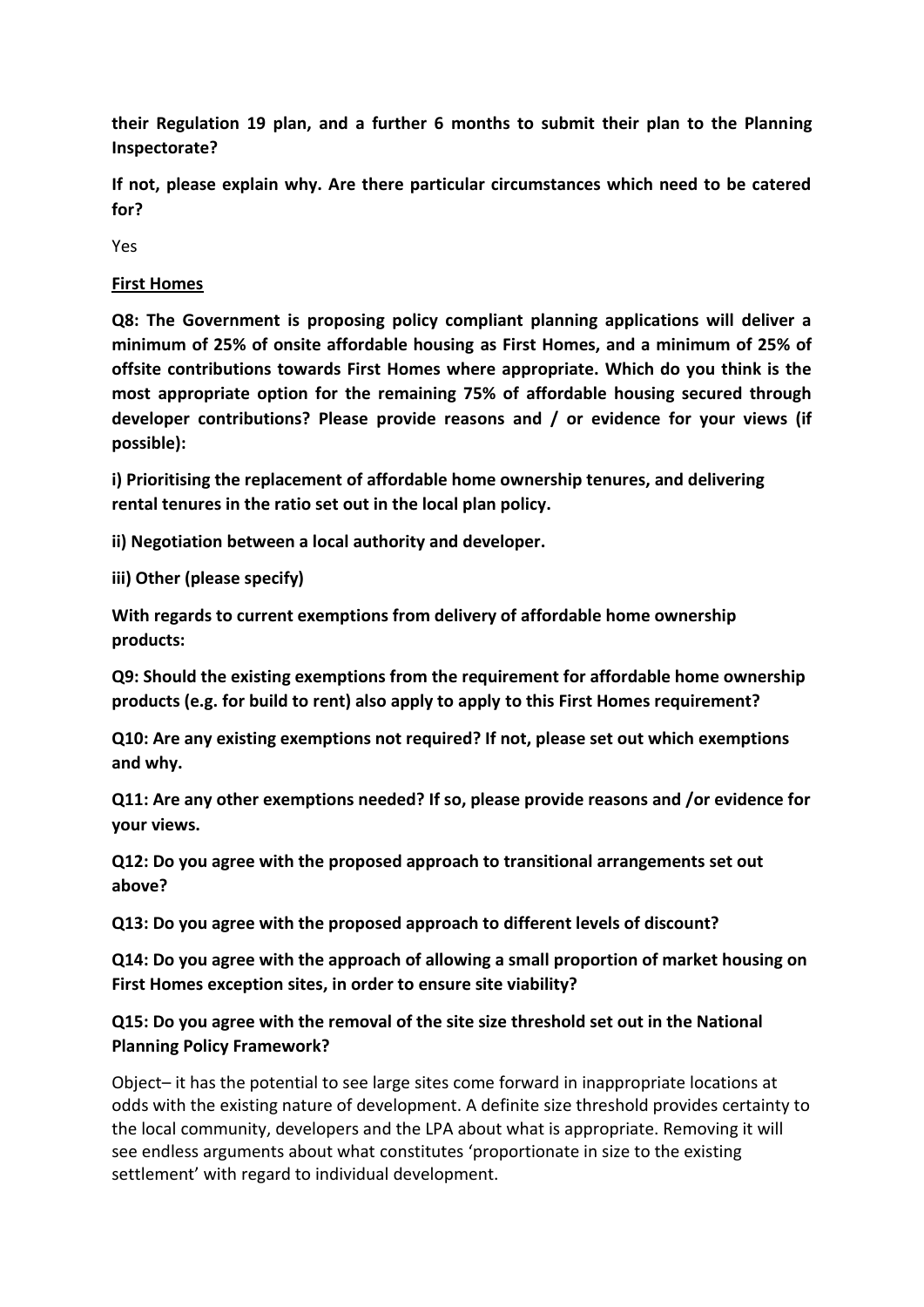# **Q16: Do you agree that the First Homes exception sites policy should not apply in designated rural areas?**

The First Homes exceptions sites policy should not apply to designated rural areas. The Council believes that this should not only apply to those areas designated as 'rural' under Section 157 of the Housing Act 1985 which are currently identified in the NPPF but also those areas that are defined under Section 17 of the Housing Act 1996. It is under this particular Act that Newark & Sherwood have defined their rural areas.

### **Supporting small and medium-sized developers**

**For each of these questions, please provide reasons and / or evidence for your views (if possible):**

# **Q17: Do you agree with the proposed approach to raise the small sites threshold for a time-limited period?**

No – this proposal will result in the District Council not being able to secure affordable housing on a range of relatively large sites in the District; including a number of allocated sites. At a time when housing affordability is reducing it is just as important to secure affordable rent and home ownership products on new developments as to deliver market houses. In any event on many sites developer contributions for open space community facilities, Education Libraries will still be sort to mitigate the impact of new development; therefore it is unlikely to negate the need to negotiate S106 contributions.

## **(see question 18 for comments on level of threshold)**

## **Q18: What is the appropriate level of small sites threshold?**

## **i) Up to 40 homes**

## **ii) Up to 50 homes**

**iii) Other** – 10 dwellings and above in urban areas and 5 and above in rural areas.

## **Q19: Do you agree with the proposed approach to the site size threshold?**

## No comment

## **Q20: Do you agree with linking the time-limited period to economic recovery and raising the threshold for an initial period of 18 months?**

The District Council objects to the proposal therefore it follows that the shorter period of time that the government raises the threshold the better.

## **Q21: Do you agree with the proposed approach to minimising threshold effects?**

The District Council welcomes the Government's proposals to ensure that developers do not avoid providing affordable housing contributions by developing sites in a piecemeal fashion.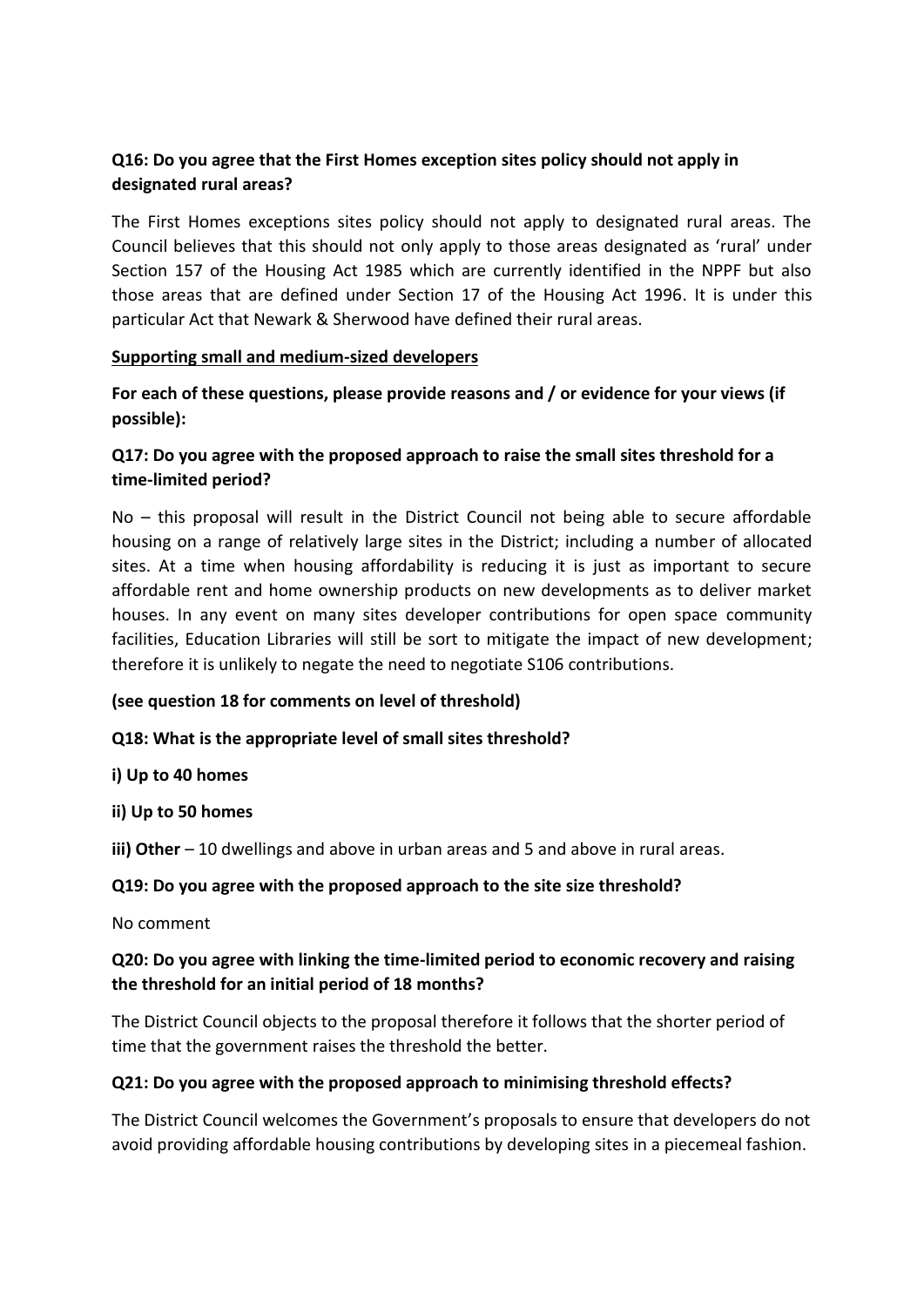## **Q22: Do you agree with the Government's proposed approach to setting thresholds in rural areas?**

The Council believes that this should not only apply to those areas designated as 'rural' under Section 157 of the Housing Act 1985 which are currently identified in the NPPF but also those areas that are defined under Section 17 of the Housing Act 1996. It is under this particular Act that Newark & Sherwood have defined their rural areas.

# **Q23: Are there any other ways in which the Government can support SME builders to deliver new homes during the economic recovery period?**

The Government could provide grant to SME Builders to deliver affordable housing thus negating the need to raise the threshold.

### **Extension of the Permission in Principle consent regime**

# **Q24: Do you agree that the new Permission in Principle should remove the restriction on major development?**

No – significant site in the 10-150 category may well be in principal fine but on assessment of the technical detail not be developable in the way envisaged when a full appraisal has been undertaken.

# **Q25: Should the new Permission in Principle for major development set any limit on the amount of commercial development (providing housing still occupies the majority of the floorspace of the overall scheme)? Please provide any comments in support of your views.**

In these circumstances relatively large developments could come forward with significant elements of non-residential development, which may not be appropriate in largely residential areas. A limit on commercial floor space should continue to be set.

# **Q26: Do you agree with our proposal that information requirements for Permission in Principle by application for major development should broadly remain unchanged? If you disagree, what changes would you suggest and why?**

Given the size of the developments proposals should indicate a movement strategy setting out how pedestrians, cyclists and cars will access the site and link into the existing network.

# **Q27: Should there be an additional height parameter for Permission in Principle? Please provide comments in support of your views.**

The Council supports a height threshold given the potential to develop relatively high density development on smaller sites. This would provide comfort to local residents about what could be developed and certainty to the end developer about what would or would not be acceptable as part of any technical consent application.

## **Q28: Do you agree that publicity arrangements for Permission in Principle by application should be extended for large developments? If so, should local planning authorities be:**

**subject to a general requirement to publicise the application or**